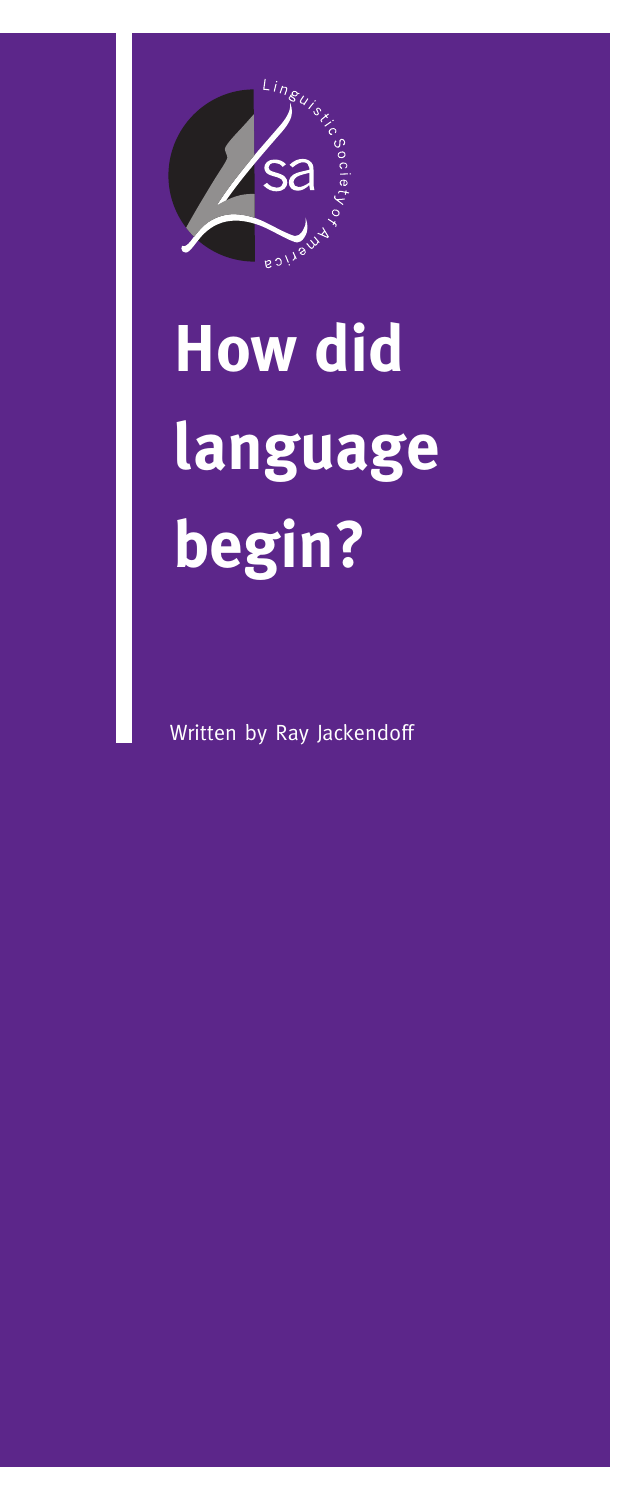### **What does the question mean?**

In asking about the origins of human language, we first have to make clear what the question is. The question is not how languages gradually developed over time into the languages of the world today. Rather, it is how the human *species* developed over time so that we  $-$  and not our closest relatives, the chimpanzees and bonobos — became capable of using language.

And what an amazing development this was! No other natural communication system is like human language. Human language can express thoughts on an unlimited number of topics (the weather, the war, the past, the future, mathematics, gossip, fairy tales, how to fix the sink...). It can be used not just to convey information, but to solicit information (questions) and to give orders. Unlike any other animal communication system, it contains an expression for negation — what is *not* the case. Every human language has a vocabulary of tens of thousands of words, built up from several dozen speech sounds. Speakers can build an unlimited number of phrases and sentences out of words plus a smallish collection of prefixes and suffixes, and the meanings of sentences are built from the meanings of the individual words. What is still more remarkable is that every normal child learns the whole system from hearing others use it.

Animal communication systems, in contrast, typically have at most a few dozen distinct calls, and they are used only to communicate immediate issues such as food, danger, threat, or reconciliation. Many of the sorts of meanings conveyed by chimpanzee communication have counterparts in human 'body language'. For animals that use combinations of calls (such as some songbirds and some whales), the meanings of the combinations are not made up of the meanings of the parts (though there are many species that have not been studied yet). And the attempts to teach apes some version of human language, while fascinating, have produced only rudimentary results. So the properties of human language are unique in the natural world.

How did we get from there to here? All present-day languages, including those of hunter-gatherer cul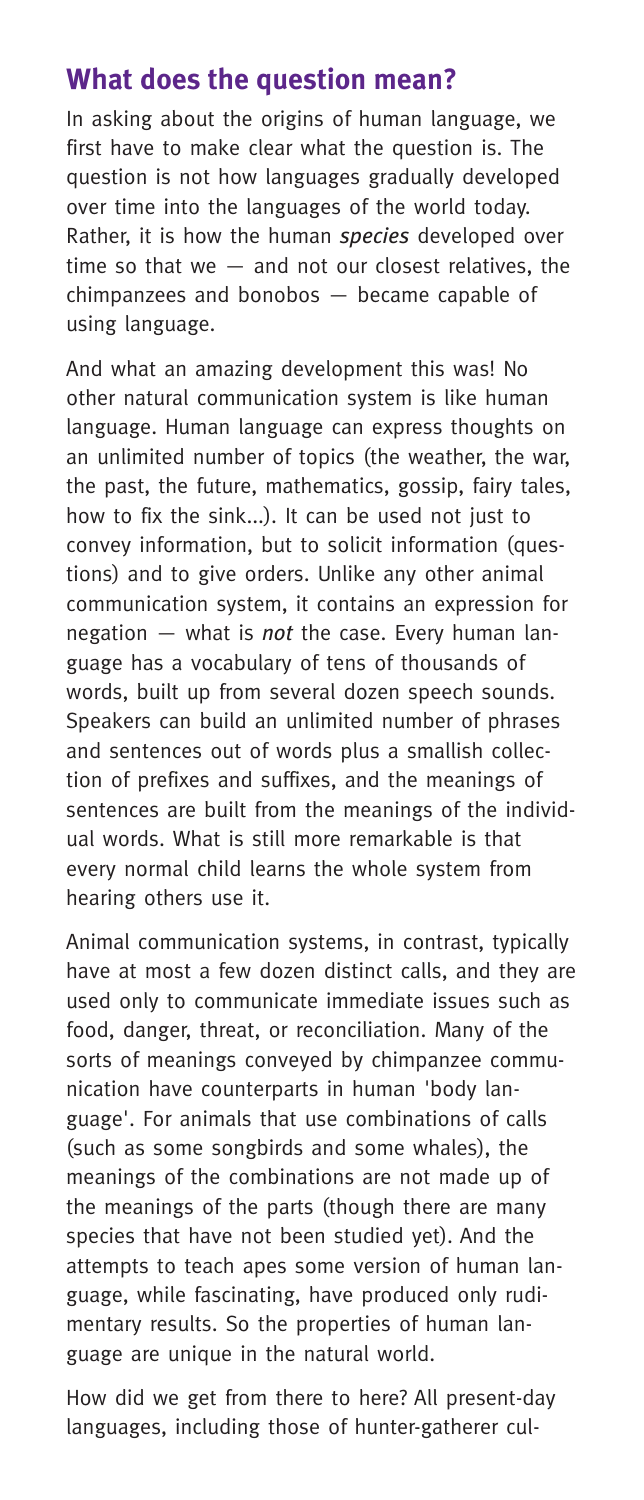tures, have lots of words, can be used to talk about anything under the sun, and can express negation. As far back as we have written records of human language  $-$  5000 years or so  $-$  things look basically the same. Languages change gradually over time, sometimes due to changes in culture and fashion, sometimes in response to contact with other languages. But the basic architecture and expressive power of language stays the same.

The question, then, is how the properties of human language got their start. Obviously, it couldn't have been a bunch of cavemen sitting around and deciding to make up a language, since in order to do so, they would have had to have a language to start with! Intuitively, one might speculate that hominids (human ancestors) started by grunting or hooting or crying out, and 'gradually' this 'somehow' developed into the sort of language we have today. (Such speculations were so rampant 150 years ago that in 1866 the French Academy banned papers on the origins of language!) The problem is in the 'gradually' and the 'somehow'. Chimps grunt and hoot and cry out, too. What happened to humans in the 6 million years or so since the hominid and chimpanzee lines diverged, and when and how did hominid communication begin to have the properties of modern language?

Of course, many other properties besides language differentiate humans from chimpanzees: lower extremities suitable for upright walking and running, opposable thumbs, lack of body hair, weaker muscles, smaller teeth — and larger brains. According to current thinking, the changes crucial for language were not just in the size of the brain, but in its *character*: the kinds of tasks it is suited to do — as it were, the 'software' it comes furnished with. So the question of the origin of language rests on the differences between human and chimpanzee brains, when these differences came into being, and under what evolutionary pressures.

#### **What are we looking for?**

The basic difficulty with studying the evolution of language is that the evidence is so sparse. Spoken languages don't leave fossils, and fossil skulls only tell us the overall shape and size of hominid brains, not what the brains could do. About the only defini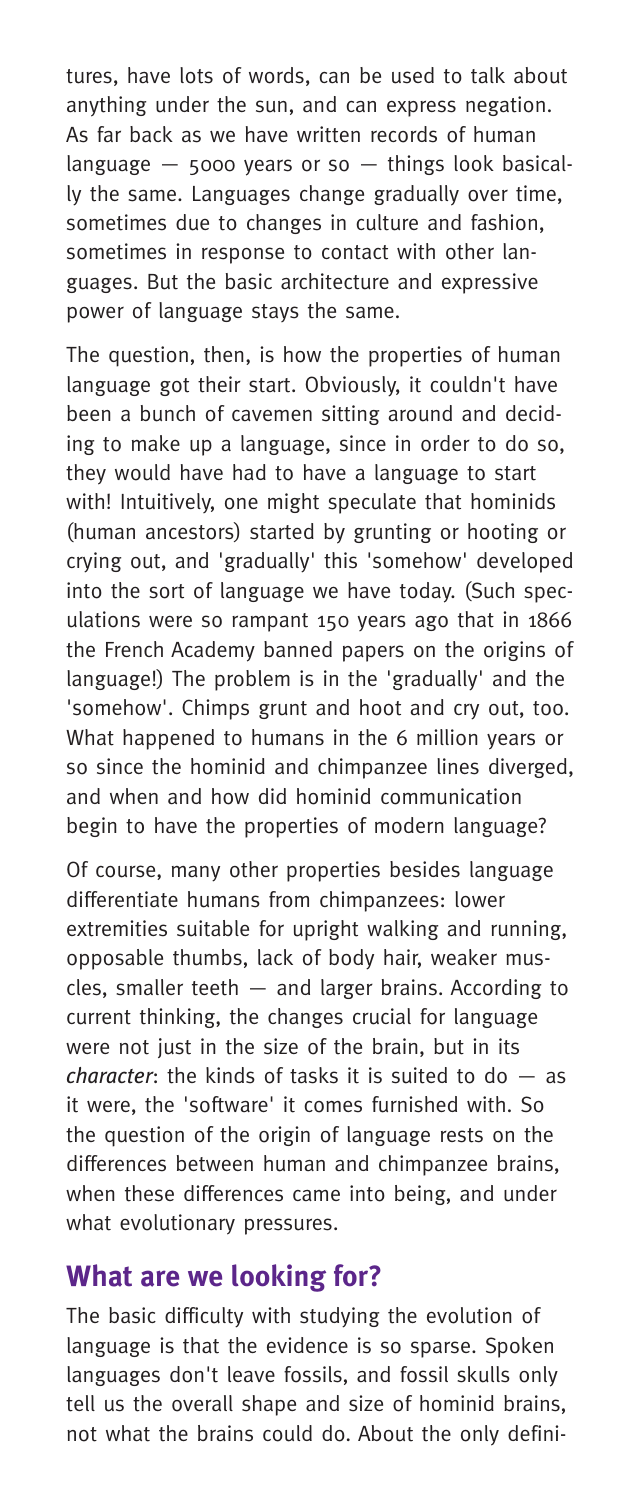tive evidence we have is the shape of the vocal tract (the mouth, tongue, and throat): Until anatomically modern humans, about 100,000 years ago, the shape of hominid vocal tracts didn't permit the modern range of speech sounds. But that doesn't mean that language necessarily began then. Earlier hominids could have had a sort of language that used a more restricted range of consonants and vowels, and the changes in the vocal tract may only have had the effect of making speech faster and more expressive. Some researchers even propose that language began as sign language, then (gradually or suddenly) switched to the vocal modality, leaving modern gesture as a residue.

These issues and many others are undergoing lively investigation among linguists, psychologists, and biologists. One important question is the degree to which precursors of human language ability are found in animals. For instance, how similar are apes' systems of thought to ours? Do they include things that hominids would find it useful to express to each other? There is indeed some consensus that apes' spatial abilities and their ability to negotiate their social world provide foundations on which the human system of concepts could be built.

A related question is what aspects of language are unique to language and what aspects just draw on other human abilities not shared with other primates. This issue is particularly controversial. Some researchers claim that *everything* in language is built out of other human abilities: the ability for vocal imitation, the ability to memorize vast amounts of information (both needed for learning words), the desire to communicate, the understanding of others' intentions and beliefs, and the ability to cooperate. Current research seems to show that these human abilities are absent or less highly developed in apes. Other researchers acknowledge the importance of these factors but argue that hominid brains required additional changes that adapted them specifically for language.

## **Did it happen all at once or in stages?**

How did these changes take place? Some researchers claim that they came in a single leap, creating through one mutation the complete system in the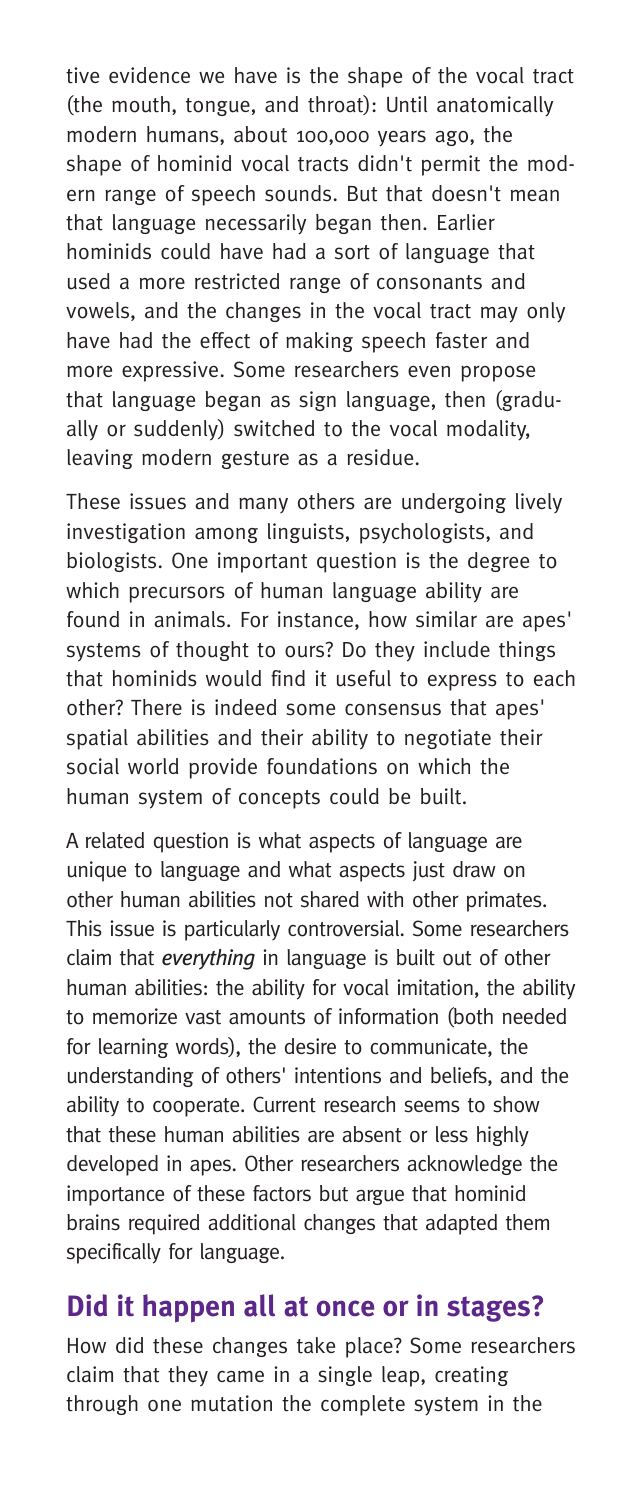brain by which humans express complex meanings through combinations of sounds. These people also tend to claim that there are few aspects of language that are not already present in animals.

Other researchers suspect that the special properties of language evolved in stages, perhaps over some millions of years, through a succession of hominid lines. In an early stage, sounds would have been used to name a wide range of objects and actions in the environment, and individuals would be able to invent new vocabulary items to talk about new things. In order to achieve a large vocabulary, an important advance would have been the ability to 'digitize' signals into sequences of discrete speech sounds — consonants and vowels — rather than unstructured calls. This would require changes in the way the brain controls the vocal tract and possibly in the way the brain interprets auditory signals (although the latter is again subject to considerable dispute).

These two changes alone would yield a communication system of single signals — better than the chimpanzee system but far from modern language. A next plausible step would be the ability to string together several such 'words' to create a message built out of the meanings of its parts. This is still not as complex as modern language. It could have a rudimentary 'me Tarzan, you Jane' character and still be a lot better than single-word utterances. In fact, we do find such 'protolanguage' in two-year-old children, in the beginning efforts of adults learning a foreign language, and in so-called 'pidgins', the systems cobbled together by adult speakers of disparate languages when they need to communicate with each other for trade or other sorts of cooperation. This has led some researchers to propose that the system of 'protolanguage' is still present in modern human brains, hidden under the modern system except when the latter is impaired or not yet developed.

A final change or series of changes would add to 'protolanguage' a richer structure, encompassing such grammatical devices as plural markers, tense markers, relative clauses, and complement clauses ("Joe thinks *that the earth is flat*"). Again, some hypothesize that this could have been a purely cultural development,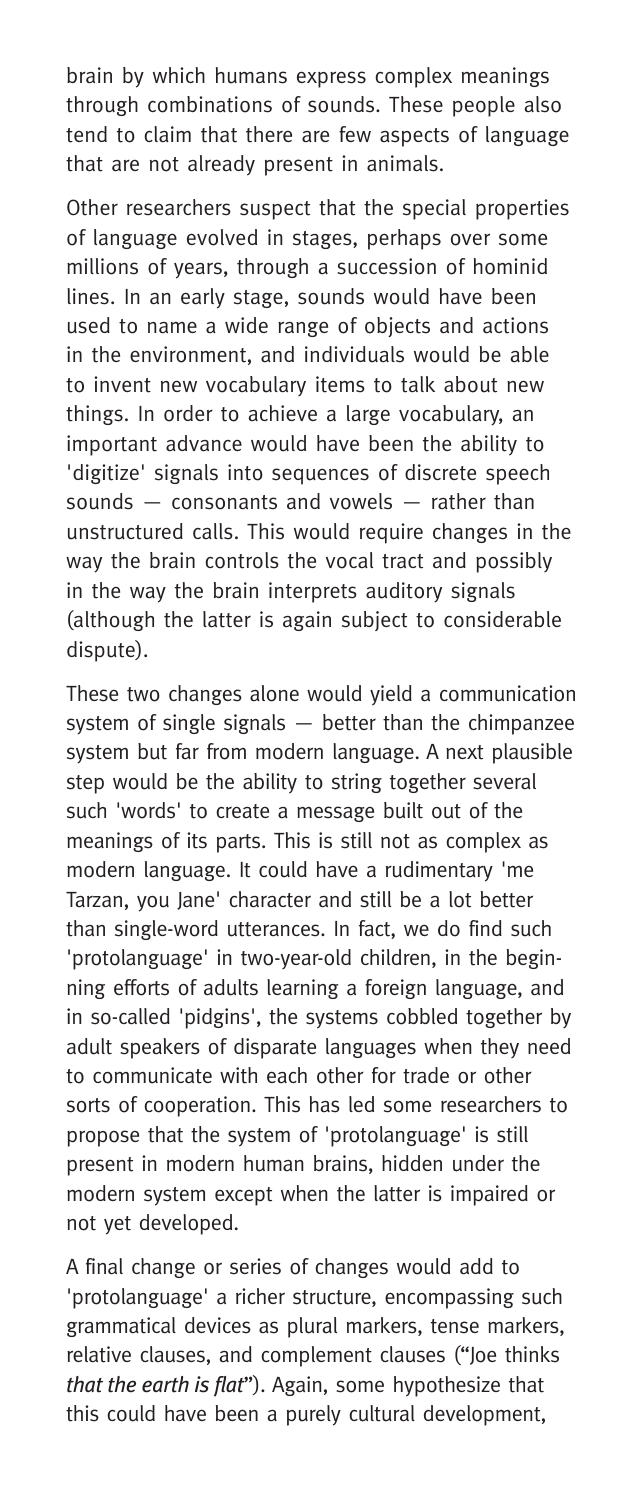and some think it required genetic changes in the brains of speakers. The jury is still out.

When did this all happen? Again, it's very hard to tell. We do know that something important happened in the human line between 100,000 and 50,000 years ago: This is when we start to find cultural artifacts such as art and ritual objects, evidence of what we would call civilization. What changed in the species at that point? Did they just get smarter (even if their brains didn't suddenly get larger)? Did they develop language all of a sudden? Did they become smarter *because* of the intellectual advantages that language affords (such as the ability to maintain an oral history over generations)? If this is when they developed language, were they changing from no language to modern language, or perhaps from 'protolanguage' to modern language? And if the latter, when did 'protolanguage' emerge? Did our cousins the Neanderthals speak a protolanguage? At the moment, we don't know.

One tantalizing source of evidence has emerged recently. A mutation in a gene called FOXP2 has been shown to lead to deficits in language as well as in control of the face and mouth. This gene is a slightly altered version of a gene found in apes, and it seems to have achieved its present form between 200,000 and 100,000 years ago. It is very tempting therefore to call FOXP2 a 'language gene', but nearly everyone regards this as oversimplified. Are individuals afflicted with this mutation really languageimpaired or do they just have trouble speaking? On top of that, despite great advances in neuroscience, we currently know very little about how genes determine the growth and structure of brains or how the structure of the brain determines the ability to use language. Nevertheless, if we are ever going to learn more about how the human language ability evolved, the most promising evidence will probably come from the human genome, which preserves so much of our species' history. The challenge for the future will be to decode it.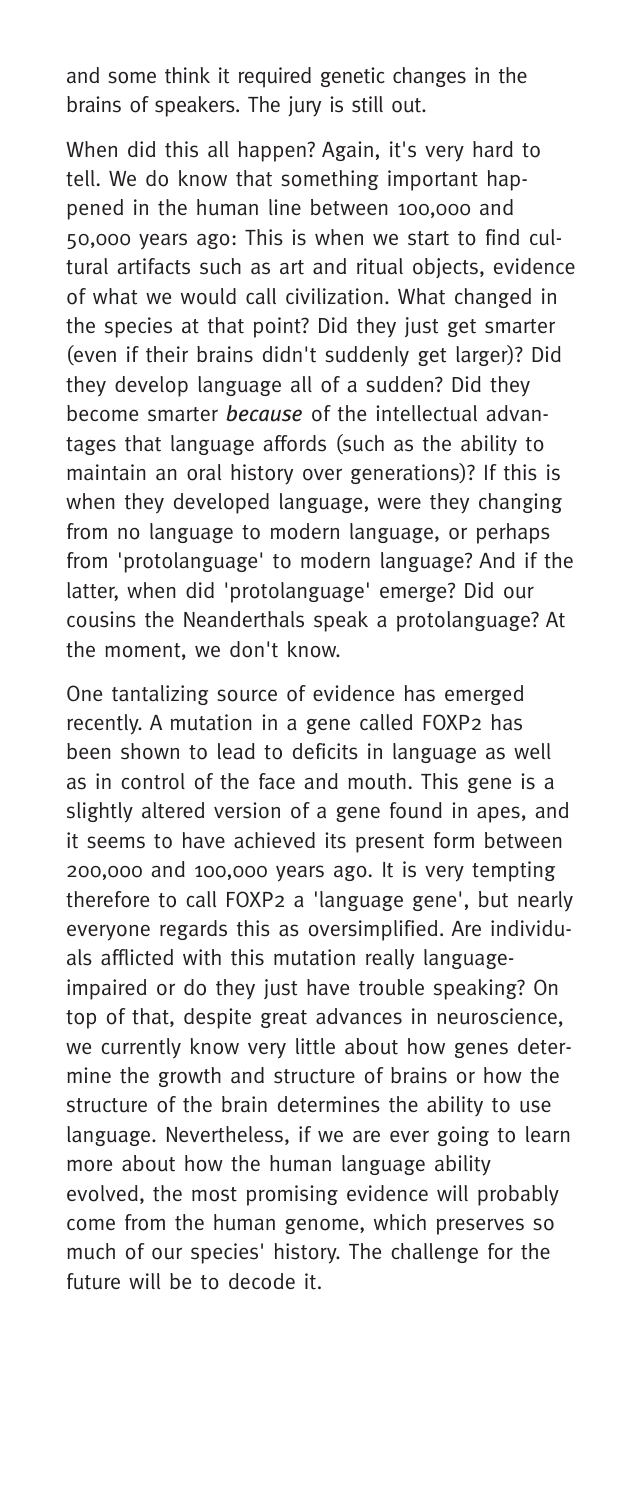# **For further information**

Christiansen, Morton H. and Simon Kirby (eds.). 2003. **Language Evolution**. New York: Oxford University Press.

Hauser, Marc; Noam Chomsky; and W. Tecumseh Fitch. 2002. **The faculty of language: What is it, who has it, and how did it evolve?** *Science* 298.1569-79.

Hurford, James; Michael Studdert-Kennedy; and Chris Knight (eds.). 1998. **Approaches to the Evolution of Language.** Cambridge: Cambridge University Press.

Jackendoff, Ray. 1999. **Some possible stages in the evolution of the language capacity**, *Trends in Cognitive Sciences* 3.272-79.

Pinker, Steven, and Ray Jackendoff. 2005. **The faculty of language: What's special about it?** *Cognition* 95.210-36.